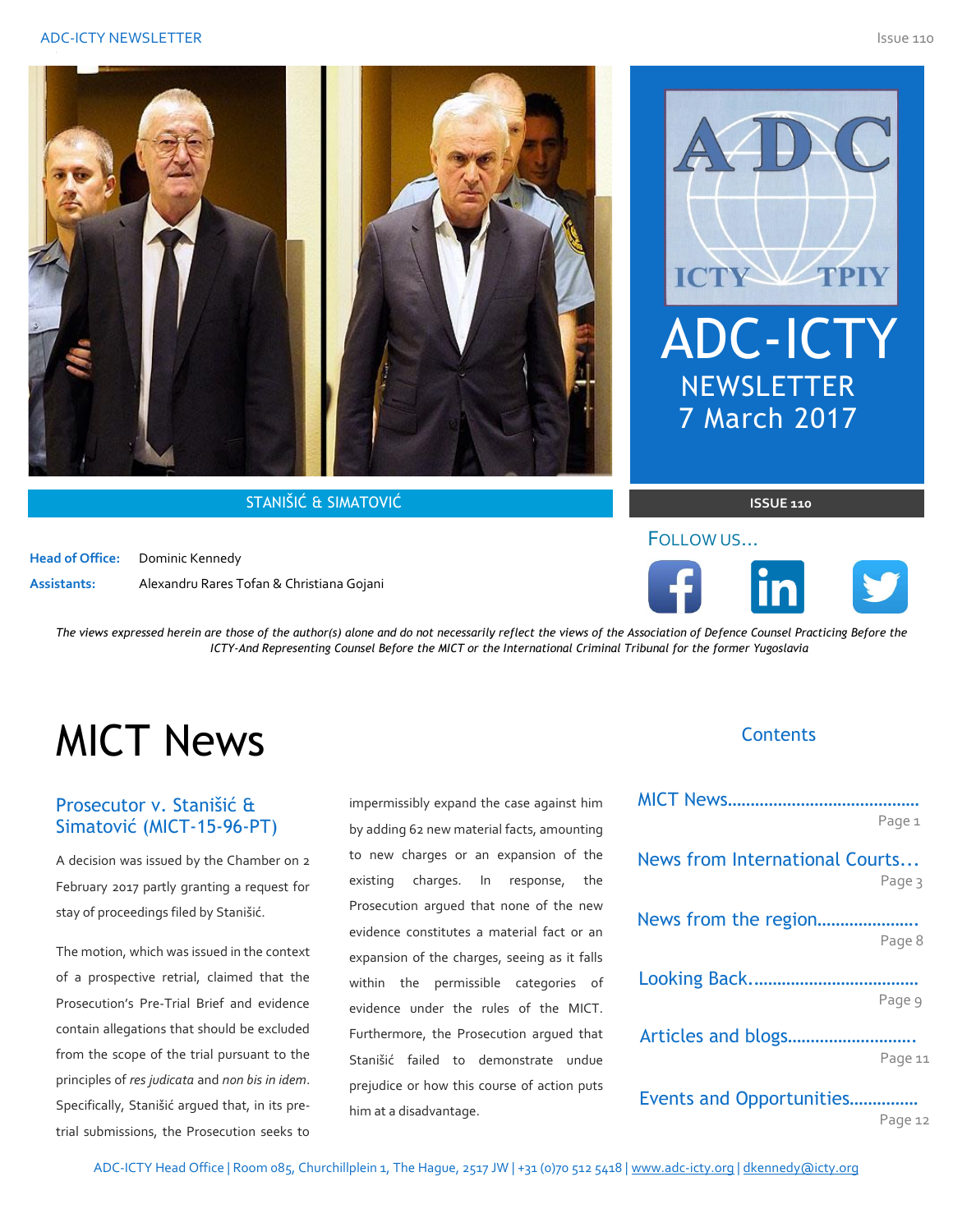Although the Decision of the Chamber contended that the said evidence does not amount to new material facts since none of them could, on their own, support a charge, the Chamber also took into account the Accused's right to be tried within reasonable time. In this sense, the Court observed the length, scale and complexity of the proceedings, and the time the Accused has spent in detention. At the time of this decision, 14 years had passed since Stanišić's arrest and his transfer to the UN Detention Unit in The Hague on 11 June 2013.

In view of this, the Chamber dismissed Stanišić's submission relating to the principles of *res judicata* and *non bis in idem*, deeming them inapplicable. Nevertheless, having balanced the Accused's right to a fair trial, the gravity of the alleged offences, and the interests of justice, the Chamber contended that the Prosecution may be allowed to present new evidence only in exceptional circumstances, i.e. where such evidence was unavailable during the original trial, could not have been discovered through the exercise of due diligence, and is in the interests of justice. As to the request for a stay of proceedings, the Chamber deemed this unnecessary, seeing as no date has been set yet for the commencement of the trial. Nevertheless, the Prosecution is to submit an amended Pre-Trial Brief, no later than 2 March 2017.

On 9 February 2017, the Prosecution filed a motion in response urging the Chamber to reconsider its reasoning and Decision. Moreover, the Prosecution requested an urgent stay of the Decision, which limits its

ability to present evidence at trial. In sum, the Prosecution argues that the Decision displays a clear error of reasoning, in that it imposes a presumptive limitation on a category of evidence that the Prosecution may adduce at trial. Furthermore, the Prosecution claims that the *proprio motu* nature of the decision denied them an opportunity to present arguments. Consequently, the motion of 9 February claims that a reconsideration of the Decision is necessary so as to avoid a miscarriage of justice.

On 21 February, the President of the MICT issued an order replacing Judge Bossa with Judge Chiondo Masanche, effective from 20 March 2017.

#### Prosecutor v. Karadžić (MICT-13-55)

A report published by the Medical Centre of the Erasmus University Rotterdam on 1 February 2017 concluded that there is no evidence to support the claim that the conditions in the UN Detention Unit (UNDU) in The Hague are carcinogenic. The report dismissed a causal relationship between the conditions of detention and the diseases of some of the detainees.

The report was published upon a request for investigation issued by President Theodor Meron in June 2016. The request came after repeated statements by Radovan Karadžić in which he claimed that there are a number of potential factors harmful to his health in the UNDU and that the incidence of malignancies in the UNDU is much higher than among the general population.

The report concluded that, in view of the lack of evidence, it is highly unlikely that the diseases were caused by the conditions in the Detention Unit in The Hague.

### Prosecutor v. Popović et al. (MICT-15-85)

Ljubisa Beara, the former colonel and chief of security of the Bosnian Serb Army, died on 8 February 2017 at the age of 77. He was serving a term of life imprisonment in a prison in Berlin, two years after having been found guilty of committing genocide in Srebrenica and Bosnia.

Beara is the 13th ICTY defendant to die during trial or while serving a sentence.



#### Ljubisa Beara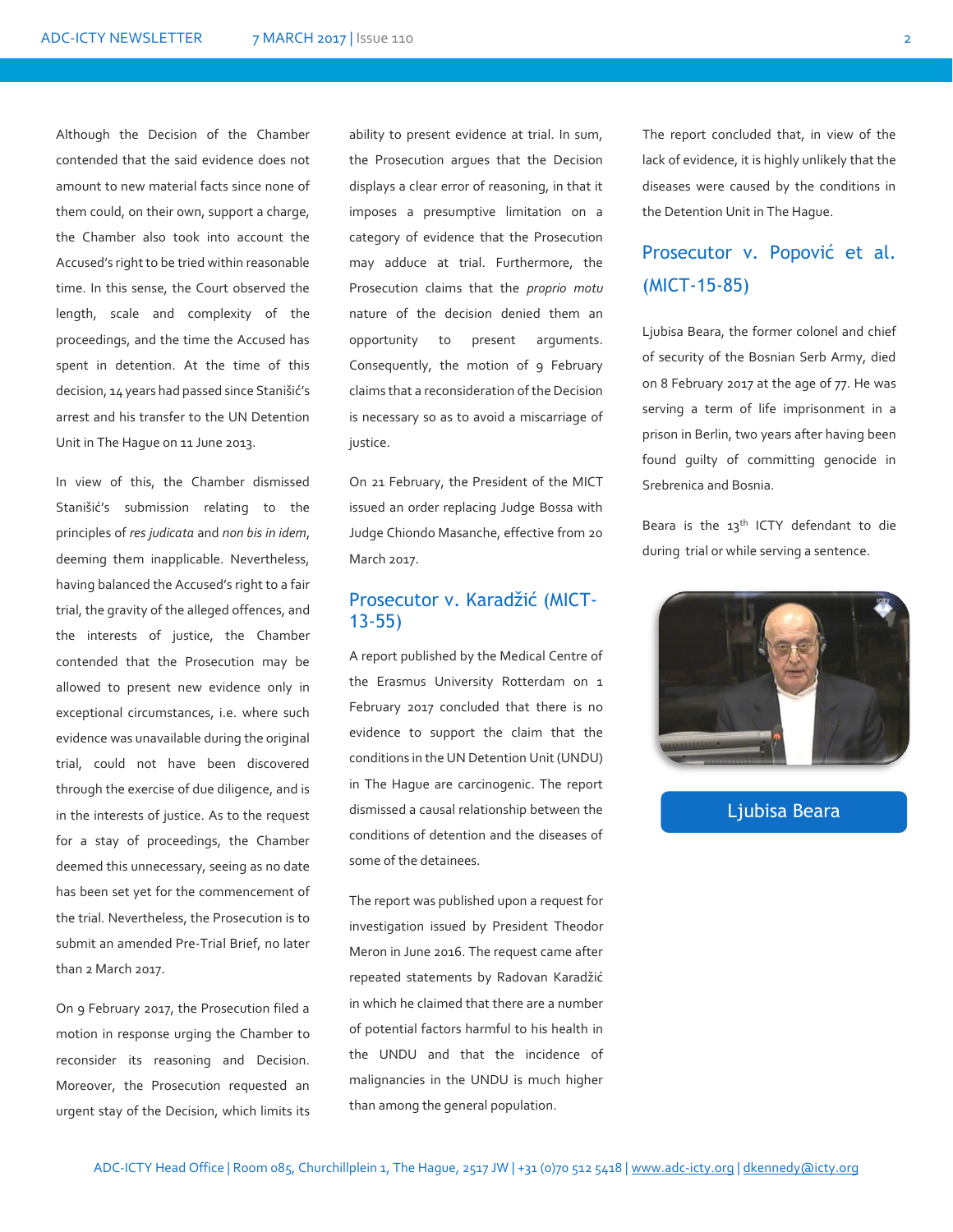### News from other International Courts



#### International Criminal Court

*Audrey Neveu, Legal Intern, Office of the Public Counsel for the Defence The views expressed herein are those of the author alone and do not reflect the views of the ICC.*

#### **Prosecutor v. Bosco Ntaganda (ICC-01/04- 02/06)**

On 4 January 2017, the ICC Trial Chamber VI rejected a Defence challenge to the jurisdiction of the Court in respect of Counts 6 and 9 of the charges, namely rape and sexual slavery of child soldiers pursuant to Article 8(2)(e)(vi) of the Rome Statute.

The charges against Bosco Ntaganda were confirmed by Pre-Trial Chamber II in June 2014. At that time, the Defence had argued that the crimes covered by Counts 6 and 9 do not fall within the ambit of Common Article 3 of the Geneva Conventions. The rationale behind the Defence's challenge was that victims of war crimes must be protected persons within the meaning of Common Article 3 and that the criminalisation of acts committed against members of one's own forces does not form part of customary law. This challenge was dismissed by Trial Chamber VI on the basis that such questions of substantive law were not jurisdictional in nature but a matter to be addressed at trial. The Defence appealed this decision, pursuant to Article 82(1)(a), and the Appeals Chamber overturned the finding in March 2016, holding that 'the question of whether there are restrictions on the categories of

persons who may be victims of the war crimes of rape and sexual slavery is an essential legal issue which is jurisdictional in nature'. The matter was remanded to Trial Chamber VI in order to assess whether the requirements of Article 19(4) of the Statute have been met and, depending on the outcome, move on the merits of the Defence's challenge.

Pursuant to Article 19(4), in the absence of exceptional circumstances, a challenge to the Court's jurisdiction shall only be made once and prior to, or at the commencement of the trial. The Chamber found that the Defence had already challenged the Court jurisdiction on the matter at hand, but nevertheless recognised that exceptional circumstances prevailed. The Chamber relied on the Appeals Chamber's decision outlining that "the resolution of the jurisdictional question in respect of these counts 'at an early stage is […] important in terms of enhancing the efficiency of proceedings'". The Trial Chamber acknowledged the specific circumstances of the case and found it to be in the interest of justice and of judicial economy to rule on the merits of the challenge, especially considering the impacts the outcome may

have on the scope of the defence case and in the interests of the alleged victims of the crimes.

Moving on the merits under Article 8 of the Statute, the Trial Chamber noted that "no particular victim status is explicitly mentioned for the crimes listed under (2)(b)(xxii) and (e)(vi)". After stressing that the prohibition of rape and (sexual) slavery are both peremptory norms (*jus cogens*) and a part of customary international humanitarian law, they determined that they are applicable equally in times of international and non-international armed conflicts; thus, the Chamber held that rape and sexual slavery are prohibited at all times, both in times of peace or during armed conflicts, and against all individuals irrespective of their status. The Chamber found that members of the same armed force are not excluded as potential victims of the war crimes of rape and sexual slavery, as listed in Article 8(2)(b)(xxii) and (e)(vi) of the Statute. Consequently, the Chamber held that it has jurisdiction over the conduct charged pursuant to Counts 6 and 9. As to whether such conduct constitute war crimes in the case at hand, the Chamber recalled that the nexus requirement of the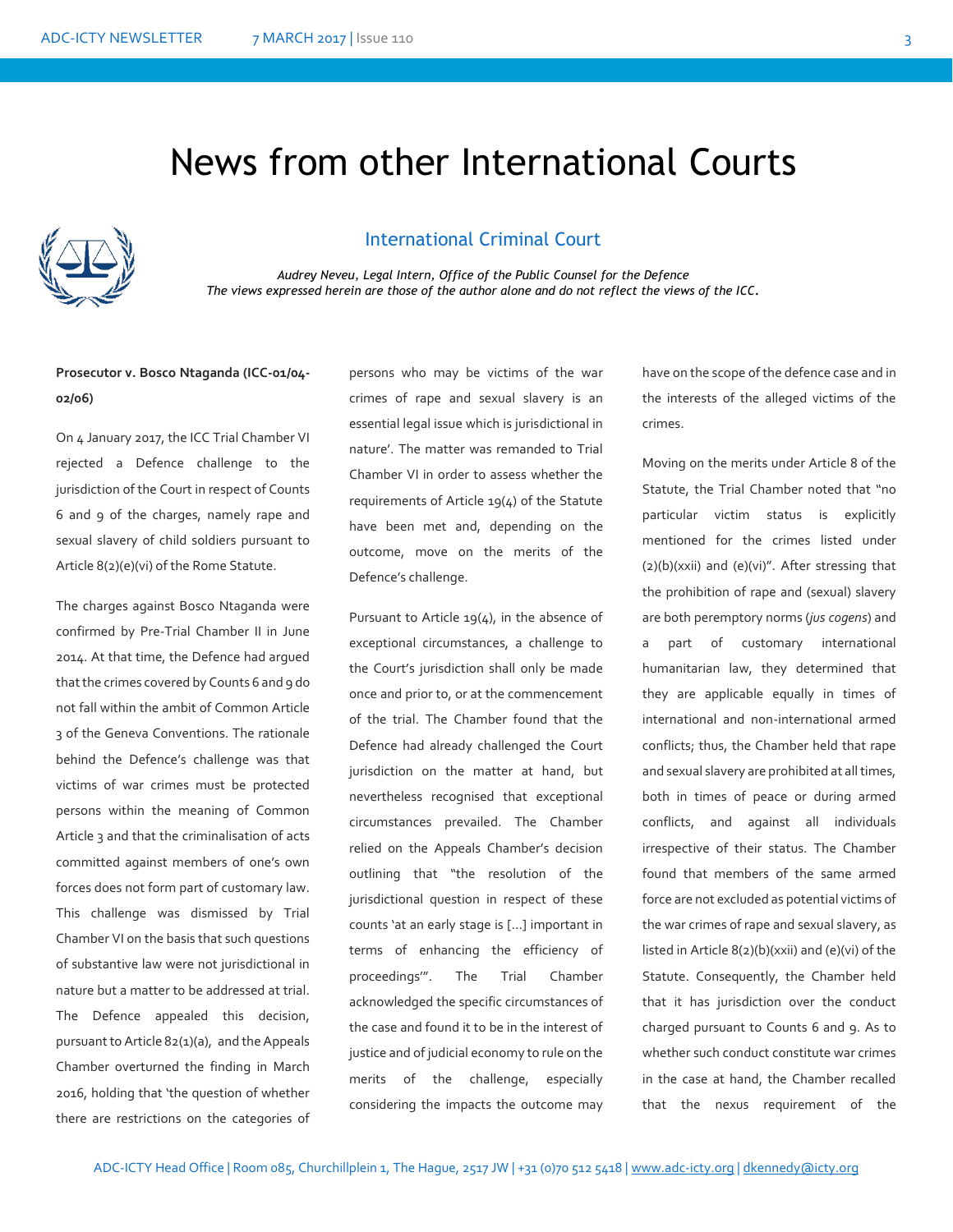contextual elements of war crimes will have to be satisfied, which will be assessed by the Chamber in analysing the evidence in the case.

The Defence has filed notice of appeal of this decision, pursuant to Article 82(1)(a), seeking a declaration that the Trial Chamber has no jurisdiction over Counts 6 and 9 or that further instructions may be provided by the Appeals Chamber with remand to the Trial Chamber. Judge Sanji Mmasenono Monageng has been assigned as the Presiding Judge on the panel and the Defence has filed its document in support of appeal [\[ICC-01/04-02/06-1754\]](https://www.icc-cpi.int/Pages/record.aspx?docNo=ICC-01/04-02/06-1754) on 26 January 2017. The Defence submits, *inter alia*, that the Chamber's decision to allow jurisdiction for war crimes against members of the same armed force "is a substantial and unjustified extension of the scope of war crimes law." The Defence adds that the extension of the scope of war crimes "does not arise from the wording of Article 8," nor it is reflected in State practice, and this conduct "falls outside of the well-accepted jurisdictional scope of war crimes law". The Defence avers that nothing in Article 8(2)(e)(vii) suggests that States intended exceptions over the general principle that the status requirements are a precondition of war crimes and that Article 22(2) of the Statute especially states that the "definition of a crime shall be strictly construed and shall not be extended by analogy."

On 21 February 2017, the Prosecution has filed the corrected version of its response to the Defence appeal stating that it should be dismissed [\[ICC-01/04-02/06-1794-Corr\]](https://www.icc-cpi.int/Pages/record.aspx?docNo=ICC-01/04-02/06-1794-Corr). The

Prosecution claims that "the provisions under article 8(2)(b) and (e) are not limited to the scope of customary international law and behaviour criminalised under the Statute might not 'have been subject to prior criminalisation pursuant to a treaty or customary rule of international law'". The Prosecution argues, *inter alia*, that the 'adverse party' requirement "pertains only to grave breaches of [Geneva Conventions III and IV], punishable under article 8(2)(a), unless otherwise expressly provided". The Prosecution maintains that conduct of rape or sexual slavery under Articles 8(2)(b)(xxii) and 8(2)(e)(vi) are punishable at the ICC "whether committed against civilians, members of non-State organised armed groups, or members of State armed forces alike, regardless of their activities". Moreover, the Prosecution observes that the structure of the Statute shows the progression of international law, "supplementing the narrower protections afforded by the 'grave breach' provisions under article 8(2)(a) with the broader approach of article 75 of API, among others, under article 8(2)(b)." The Prosecution further asserts that the protective logic of Common Article 3 "is that equal protection against inhumane treatment applies to any person not taking active part in hostilities, with no lesser protection afforded because a person may be deemed a "member of armed forces" and that "it was dropped altogether in article 4(2) of APII, reaffirming that the material inquiry for the purpose of protection against inhumane treatment concerns the activities of the person at the

relevant time, and not any view of their 'status'."

The victims have filed their observations on 23 February 2017 requesting the Appeals Chamber to dismiss the Appeal in its entirety [\[ICC-01/04-02/06-1798\]](https://www.icc-cpi.int/Pages/record.aspx?docNo=ICC-01/04-02/06-1798); the Defence have responded [ICC-01/04-02/06-1810]. The Defence have also filed a request seeking leave to reply to the Prosecution response [\[ICC-01/04-02/06-1800\]](https://www.icc-cpi.int/CourtRecords/CR2017_00941.PDF) on the basis that the response presents novel submissions; the Prosecution have submitted that the request for reply should be dismissed.

Following any potential replies, the Appeals Chamber will take consideration of all submissions and render its judgement on the merits in an open hearing (pursuant to Article 83(4)) in due course.



Bosco Ntaganda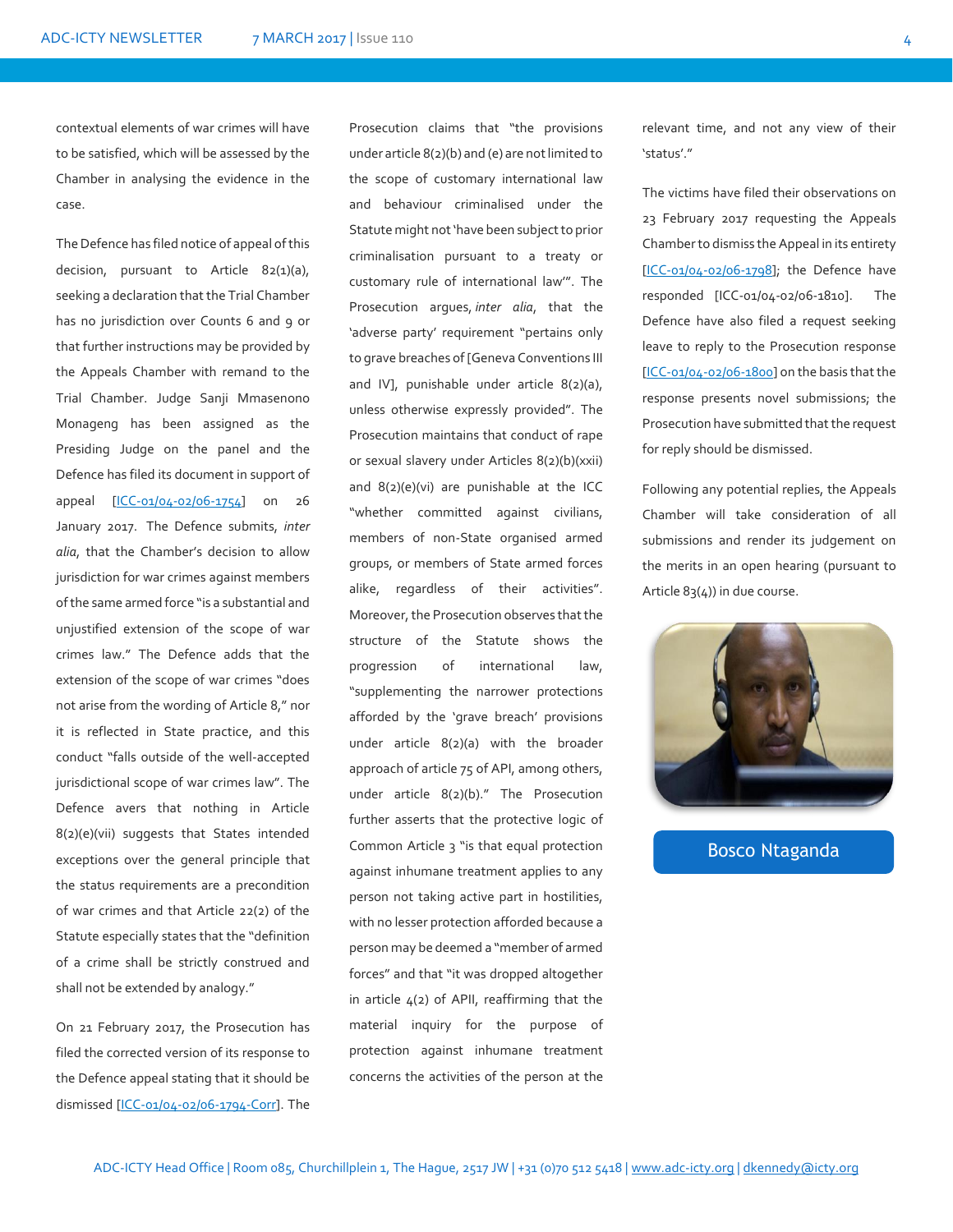

#### Special Tribunal for Lebanon

*The views expressed herein are those of the authors alone and do not necessarily reflect the views of the STL.*

On 10 January, protected witness PRH 711, a representative of the Exploitations-Operations Directorate and Billing Sector at the Lebanese telecommunication company Ogero, testified before the Trial Chamber. The witness confirmed his part of Ogero's 2 March 2016 statement (a consolidated record of the evidence of five Ogero representatives) and his own witness statement of 4 January 2017. In the March statement, PRH 711 described the processing and use of CDRs in Ogero's operations, including details on the company's billing process. He explained how the subscriber database was retrieved from Ogero's system and explained the fields contained in the database provided to the OTP. The January statement provides information on the witness's education, work experience, and describes his position at Ogero and the role of his department in the company's operations. The Prosecution maintained that the statement contains evidence relevant to the Trial Chamber's assessment of the reliability of Ogero's evidence (including CDRs and subscriber information), which will help attribute certain telephones relevant to the Prosecution's case to individual users.

Defence Counsel for Ayyash cross-examined the witness on the call flow of the CDRs, including international calls and landline-tolandline calls. PRH 711 explained that in 2004 and 2005, Ogero only kept records of international calls or calls to cell phones, but not calls between two landlines.

landline call details only from 1 January 2006 onwards. The witness was also questioned about the retrieval of the CDRs and about Ogero's response to a request for assistance by the United Nations International Independent Investigation Commission (UNIIIC) from 13 April 2006 requesting all telephone traffic records from September 2004 to 31 December of 2005. Defence Counsel for Merhi cross-examined the witness on file corruption and the capacity of Ogero's system during 2004-2005 in having those files rejected by its system. The witness explained that if a file is corrupt, the Technical Directorate extracts the file again and it is sent to the billing center to be processed.

On 11 January, protected witness PRH 709, a representative of the Technical Directorate at Ogero, testified before the Trial Chamber. He confirmed his two statements of 2 March 2016 and 4 January 2017. In his first statement, the witness described the company's network structure and the generation, storage, and retrieval of CDRs, including those produced for landlines and pre-paid calling cards. As for the second, he provided information on his education and relevant work experience, describing his functions at Ogero and the role of his department in the company's operations. Defence Counsel for Merhi crossexamined the witness on his professional duties, the generation and storage of CDRs, and the technical functioning of the switches and internal clocks at Ogero. The witness

2005, CDRs for landline-to-landline calls did not exist for local calls. He also spoke about the tests that were run on landline-tolandline calls from 1999 to December 2005.

The witness was further questioned about the possibility that the calls made from Lebanese landlines to Al Jazeera's landline number on 14 February 2005, the day of the attack, did not generate CDRs. The witness explained that in 2004 and 2005 for local calls within the landline network, Ogero did not use CDRs for billing but rather counters, however with regard to international and mobile calls, CDRs were used. The witness was then questioned about his March statement that in 2006. Defence Counsel for Ayyash cross-examined the witness on the tests Ogero conducted. The witness explained that the purpose of the tests was to ensure that there were CDRs for all subscribers at all times. The witness was also questioned as to whether Ogero's Technical Directorate was involved in extracting CDRs in 2006 in response to the UNIIIC request for assistance.

On 12 January, Toufiq Chbaro, Director of Information Technology at Ogero, testified before the Trial Chamber. Chbaro confirmed his section of Ogero's 2 March 2016 statement. In the statement, he described the customer care software application used by Ogero at its points of sale to handle customer relations and information. He also provided information on the storage of subscriber information and the integration of this information with the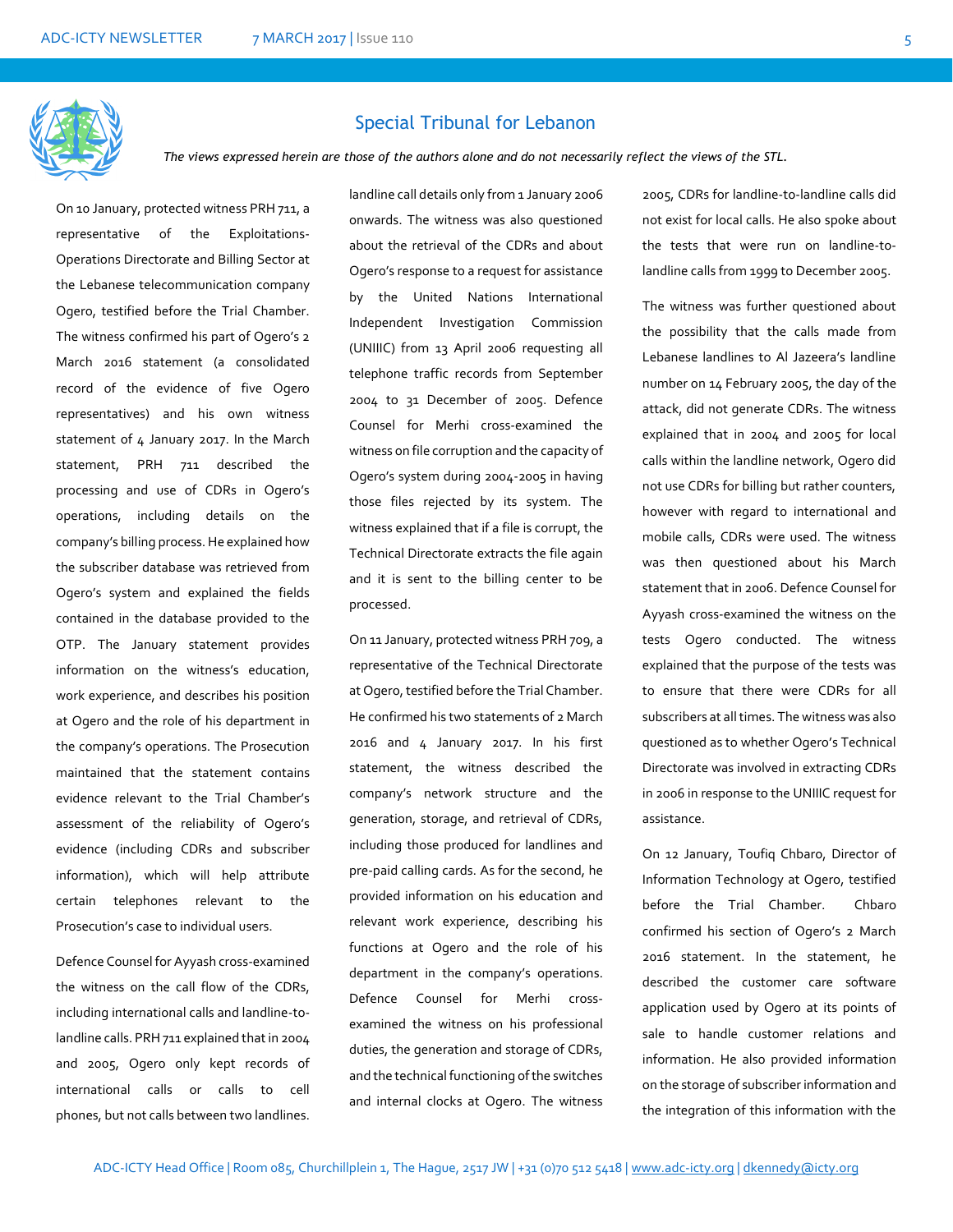CDRs. The witness discussed his role working for the IT Directorate at Ogero. Defence Counsel for Ayyash cross-examined Chbaro on the IT Directorate's involvement with the CDRs and the UNIIIC assistance request for Ogero to provide all telephone traffic and subscriber records from 1 September 2004 to 31 December 2005.

On 16 January, Prosecution Counsel filed three reference documents it said would assist in the understanding of the upcoming testimony of OTP investigator Gary Platt: a "chronology timeline" setting out the network activity of the communications evidence concerning the assassination of the late PM Hariri, a "narrative overview" of the chronology (filed confidentially), and an introductory PowerPoint presentation of the chronology. Prosecution Counsel presented the phases of the set-up and execution of the attack from September 2004 to 14 February 2005. He spoke about the roles of the different phone networks, alleging that the Green phones were the mission command and control phones; the Purple phones were the false claim set-up phones; the Blue phones were the mission set-up and mission execution support phones; and the Red phones were the mission execution phones. He elaborated on phone activity, noting that they were all inactive on 16 January 2005. He also described the calls related to the alleged false claim for the assassination. From 17-27 January, Platt returned to complete the third part of his testimony before the Trial Chamber, where he presented maps, CDRs, and call sequence tables (CSTs) using the electronic presentation of evidence software (EPE).

On 17 January, Platt tried to establish a link between various September 2004 political meetings and telephone call activity before, after, and en route to these meetings. He explained the activity and behavior of the alleged covert telephone networks and the Purple phone group from 16 September 2004 to 13 October 2004. He specifically spoke about the locations of the phones and Ayyash's alleged Yellow network activity during that period, as well as the relevant locations and call movements of PM Hariri's security detail during his meeting with Secretary General of Hezbollah, Hassan Nasrallah, on 22 September 2004. The witness then described the first calls allegedly made by the accused Merhi, Ayyash and former accused Badreddine with the Green phones and Ayyash's alleged Yellow network call activity en route from Beirut to the Anjar area in September 2004.

On 18 January, Platt testified about the alleged network activity and phone locations of Ayyash on 29 September 2004, the day PM Hariri went to Paris to meet with former President Jacques Chirac for the second time in a two-week period. He then discussed the alleged phone calls and movements of the Green and Yellow networks from 30 September to 1 October 2004.

He then spoke about the alleged Green network activity from 2 October to 13 October 2004, saying that from 13 October, calls where only made between the three phones in the Green network. Platt concluded the day's testimony by speaking about the alleged inception of the Blue network and the first use of the three Blue

phones on 18 October 2004, including a series of calls that took place on that day. He then discussed the variety of calls covered in the Blue, Green, and Yellow networks on 19 October 2004.

On 19 January, Platt discussed calls made by the security detail of PM Hariri on the day of his resignation, 20 October 2004. According to the Prosecution, this was the first day of Blue network surveillance of PM Hariri's Quraitem Palace. The witness elaborated on a series of calls made throughout the day, charting the Blue network's activity against the security detail of PM Hariri in addition to some calls allegedly made by the Green network. The witness then discussed network phones and the movement of the security detail of PM Hariri on 21 October 2004, during a trip he made from Quraitem Palace to the residence of Lebanese politician, Marwan Hamade. He then highlighted calls on 22 October 2004 relevant to the Blue network's behavior by reference to the security detail activity of PM Hariri's second visit to Hamade's residence. Platt examined the Blue network activity within the period from 23 to 29 of October 2004, noting PM Hariri's term officially came to an end on 26 October 2004. Additionally, he spoke about the phone calls made through the Green network on 28 October 2004. He also stated that from 1 to 3 November 2004, there were two Blue phones in the vicinity of Quraitem Palace. He added that on 4 November 2004, Blue calls were made in the area of the Quraitem Palace in the morning, after which the phones moved to the vicinity of the Parliament in the afternoon and then back to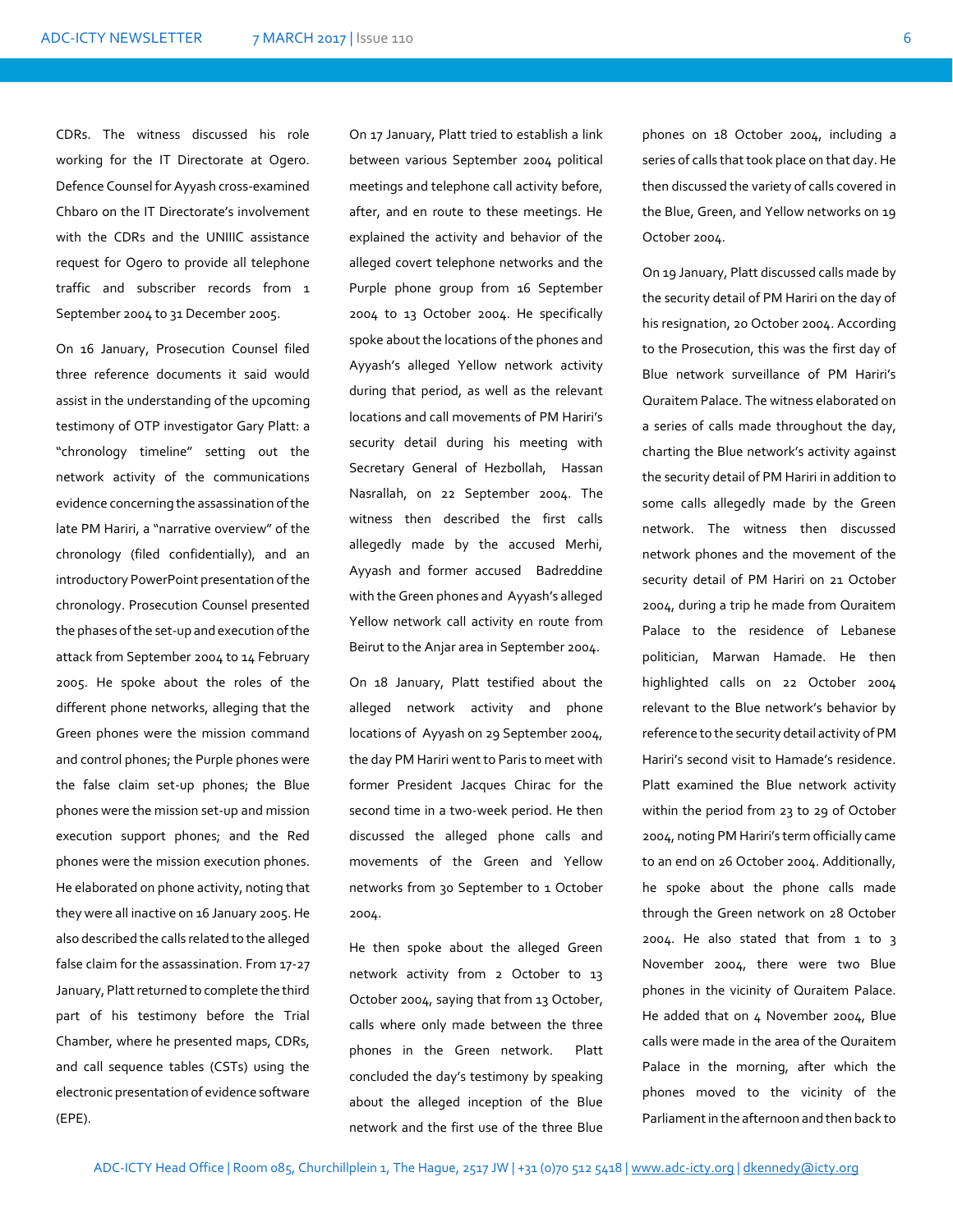the Palace afterwards. Prosecution Counsel explained that PM Hariri returned back from a short trip from Italy to Beirut that afternoon and immediately travelled to the Parliament area, where he stayed for less than an hour before returning to Quraitem Palace, and then went back to the airport again. Platt explained that the Blue network did not follow PM Hariri to the airport on that day, as the Blue phones were still active around Quraitem Palace.

He testified that on 5 November 2004, the Blue network activity around Quraitem Palace was consistent with surveillance. He stated that PM Hariri returned to Lebanon from Abu Dhabi that morning. As for 6 November 2004, the Green phones were in close proximity to each other and there was also some Blue network activity.

On 24 January, Platt claimed that the Blue network activity on 8 November 2004 used the same cell site as PM Hariri's security detail, which also made calls during the

same period of time. He stated that the Blue network was active in the area at the approximate time that PM Hariri arrived to visit Hamade at his residence. Platt also spoke about the alleged call activity, on 10 November 2004 on the Green phones until 20 December 2004. He added that all Green phones were switched off for 40 days until 20 December 2004, alleging that during that period there was no operational necessity for them to be used. He went on to say that the Blue phones were active with the resumption of call patterns seen from the previous days until 11 November 2004, and then there were no further inter-Blue calls

made until 22 November 2004. Platt then looked at a call on 13 November 2004 by the Purple phone. He alleged that there was a pattern of activity forming around the Quraitem Palace from 23 to 25 November 2004, as there was consistent and regular Blue network activity in that vicinity.

On 25 January, Platt spoke about the limited Blue network activity in the area of Quraitem Palace on 29 November 2004, when PM Hariri was abroad. He added that this was the last day that a Blue phone was used until 17 December 2004, when PM Hariri was back at the Palace. The witness analysed the Yellow and Blue network call activity and their locations, as well as the use of cells on 21 December 2004 by PM Hariri's security detail, when PM Hariri met with Nasrallah in South Beirut that evening. He explained that just before the meeting, the network activity showed that there was no surveillance at Quraitem Palace but that allegedly there was a surveillance team in place in the area of the meeting when PM Hariri arrived. He then spoke about a series of calls allegedly using the Green network on 22 December 2004.

On 26 January, Platt talked about a series of calls involving the Purple phone users on 20 December 2004. The witness then discussed the alleged expansion of the Blue Network on 23 December 2004 to the "Principal Six" (phones alleged to belong to Ayyash and Subjects 5, 6, 7, 8, and 9), who were involved in most of the active and static surveillance. According to the Prosecution, these six phones users also had Red phones, which were closely associated with the attack on the 14 February 2005. Platt then mapped

the phone activity of the alleged Principal Six around Quraitem Palace on 23 December 2004. He illustrated what the network phones did for the rest of the day, and began taking a more proactive coordination role in the surveillance. He then spoke about the Blue, Yellow and Purple network activities on 24 December 2004, the day PM Hariri was at Quraitem Palace and then went to his villa in Faqra. He further discussed the cell sites in Faqra as well as the communication of PM Hariri's security detail in the area. Platt noted that the Blue and Yellow phones were not used in the area of Faqra on 24 December 2004, but they were present there, commencing their surveillance, on 25 December 2004.

On 27 January, Platt spoke about the alleged Principal Six network activity in Faqra and the location of their phones on 26 December 2004. He then showed that by the evening, the Principal Six (except for one) had returned to South Beirut. He then explained briefly the Purple phone activity on that day, highlighting five calls within this group. He added that another day of surveillance of the Faqra villa was 27 December 2004, when PM Hariri departed Faqra and returned to Quraitem Palace in the morning. The witness alleged that this was the first time that there was surveillance along the route that PM Hariri took. He then looked at the network activity on that day and mapped their locations on the network cells. He also showed the use of cell sites around the Quraitem Palace area and that the Blue phones were active around the Palace when PM Hariri was there. He later spoke about Purple phone activity on 29 December 2004.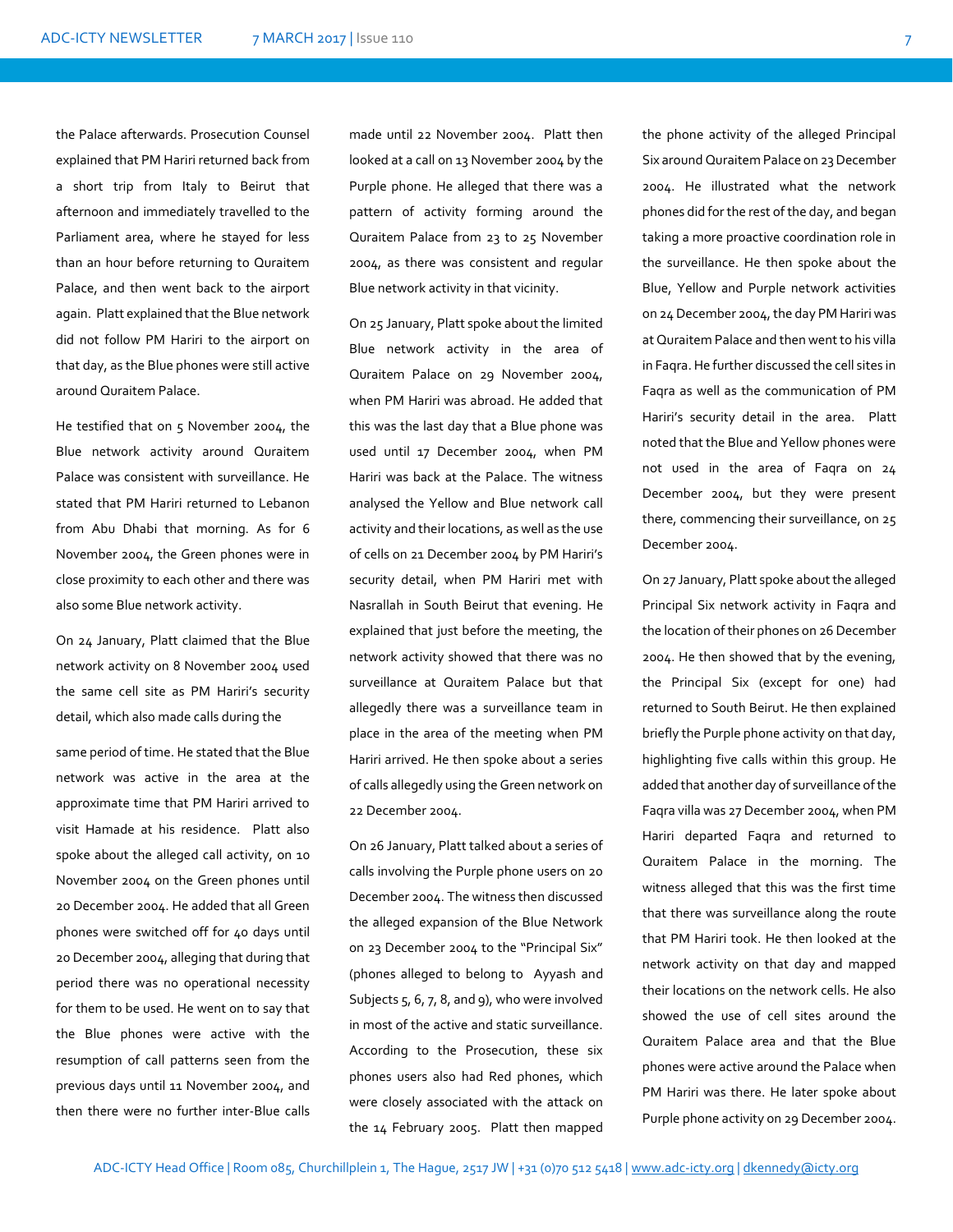### News from the Region



#### Bosnia and Herzegovina

#### **Bosnia Appeals the International Court of Justice's Ruling On the Srebrenica Genocide**

Bosnia and Herzegovina has filed an appeal on 23 February concerning the 2007 verdict of the ICJ in the case concerning the Genocide Convention, which concluded that the events that occurred in Srebrenica in 1995 qualify as genocide. Nevertheless, this judgment also stated that there was insufficient evidence to prove that the Bosnian Serb forces were acting under the effective control of Serbia.

Bosnian Serb officials have reiterated their stance that a new legal action in this sense is more damaging than conciliatory. Nedljko Čubrilović, the President of the National Assembly of Republika Srpska, stated that an appeal represents the path towards the disappearance of Bosnia and Herzegovina as a state and that it would

deteriorate relations between Bosnia and Serbia. Anton Kasipović, the Justice Minister of Republika Srpska, stated that this action deepens the crisis in the already-tense Bosnian politics.

In response, Bakir Izetbegović, the Bosniak member of the tripartite presidency, stated that this appeal was lodged with the aim of establishing the truth and that the crisis was caused by those who committed the aggression and crimes in the first place.

The initial judgment of the ICJ found that Serbia had failed to fulfil its responsibility to prevent genocide, but no direct responsibility was found.



#### Serbia

### **Serbia Criticises a Kosovo Court's Decision to Send Oliver Ivanović For Retrial on War Crimes Charges**

Belgrade has issued a statement strongly condemning the decision of the Kosovo Court to send Oliver Ivanović, a Kosovo Serb political party leader, for retrial. The decision of the court comes after Ivanović had been found guilty in January 2016 of ordering the murder of 9 ethnic Albanians in April 1999.

Marko Đurić, the head of the Serbian Government's Kosovo Office, stated that he regrets the decision of the Pristina Court, calling it 'unjust' and 'politically motivated'. He further added that Ivanovic enjoys Belgrade's support and that 'the fight for justice unfortunately will have to continue'.

Ivanović had lodged an appeal against his January verdict in October 2016, claiming that the criminal procedures were violated and that the facts were wrongly established at trial. He further insisted that his prosecution was politically motivated. He also protested his allegedly unjust prosecution by going on a hunger strike several time during the trial.



Oliver Ivanović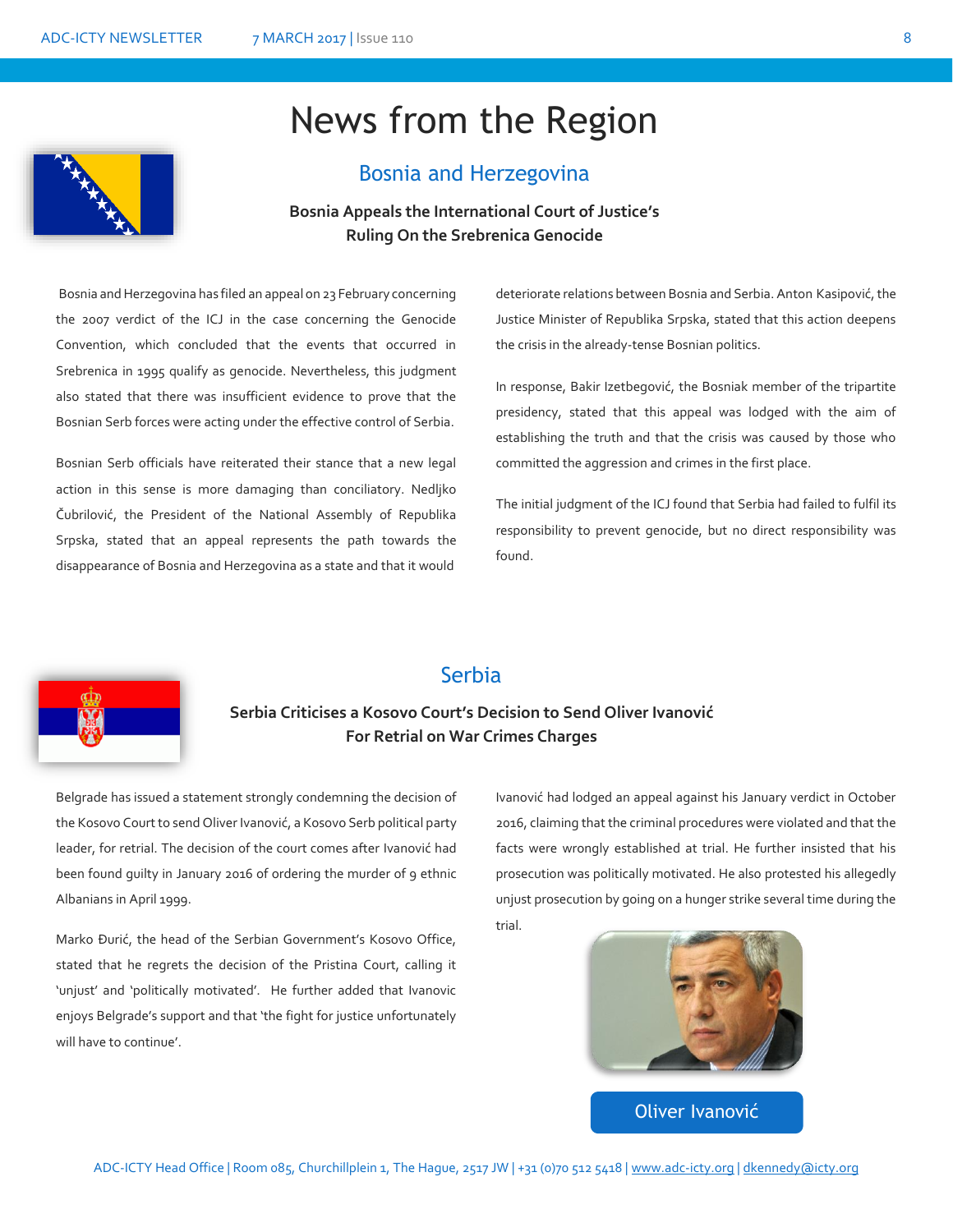

#### Kosovo

#### **France Delays Haradinaj's Extradition Ruling**

The Appeals Court in Colmer, France has decided for a second time on 2 March to postpone its ruling on whether to send former Kosovo Prime Minister Ramush Haradinaj to Serbia to face war crimes charges. The court stated that it needed further time for information from Serbia

Haradinaj was arrested in France on 4 January 2017 under a Serbian arrest warrant. He was subsequently released on bail and put under judicial supervision on 12 January. When asked about his extradition, Haradinaj stated that Serbia's demands are completely political and 'an abuse of the law'. He further stated that he believes that he has already proven his innocence, since he was twice acquitted by the ICTY.

The French Court's decision to delay its ruling has angered Belgrade, which has warned against reprisals. Marko Djuric, the Head of the Serbian Government's Kosovo Office, has stated that should France fail to extradite Haradinaj, Serbia will respond with countermeasures. Specifically, Djuric stated that Serbia will act the same way in the future towards warrants issued by France. Djuric also took this opportunity to send the same message to Slovenia and Switzerland, which have released war crimes suspects in the past 'for political reasons'.

### Looking Back…

#### International Criminal Court (ICC)

#### **Five years ago…**

On 1 March 2012, the ICC issued an arrest warrant for the Minister of National Defence of the Sudanese Government Abdel Raheem Muhammad Hussein. He was also the former Minister of the Interior and former Sudanese President's Special Representative in Darfur. The Pre-Trial Chamber issued the warrant on 41 counts of crimes against humanity and war crimes allegedly committed in the context of the situation in Darfur, Sudan.

The Chamber considered that there were reasonable grounds to believe that Hussein is criminally responsible for the counts which were primarily committed against the Fur populations. The crimes were committed by the Sudanese armed forces and the Militia called Janjaweed who were against the Sudanese Liberation Movement/Army, the Justice and Equality Movement and other groups opposing the Government. The Chamber considered that in his role as Minister of the Interior and Special Representative of the President in Darfur, he was an influential member of the Government of Sudan and made essential contributions to the formulation and implementation of the common plan for the unlawful attack on the part of the civilian population perceived to be close to the rebel groups.

The Pre-Trial Chamber sent a request to all State Parties to the Rome Statute to arrest and surrender Hussein once captured. Until now his arrested has not occurred.



Abdel Raheem Muhammad Hussein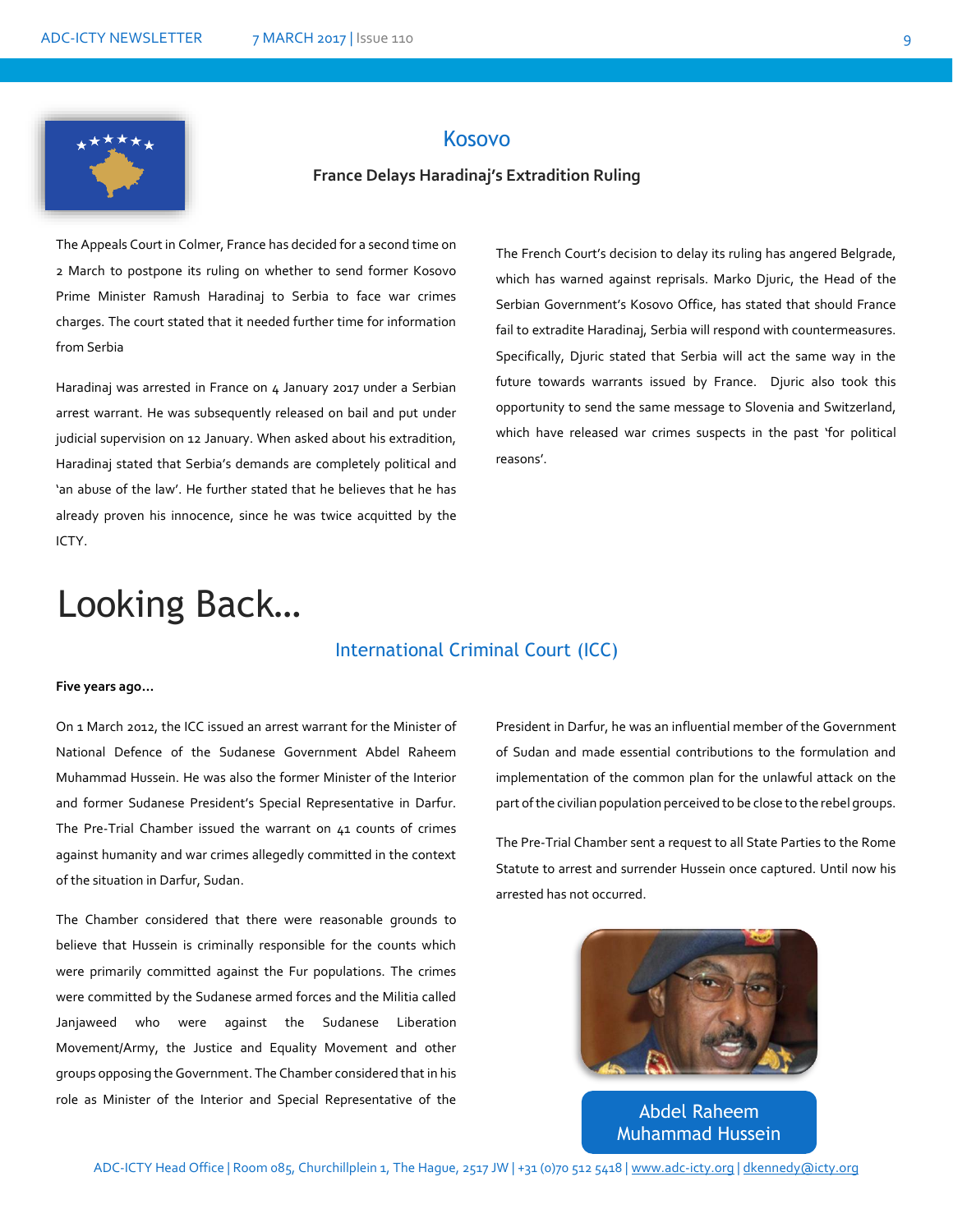#### International Criminal Tribunal for the former Yugoslavia (ICTY)

#### **Ten years ago…**

On 15 March 2007, the Appeals Chamber affirmed the Trial Chamber's judgement in the contempt case against the Croatian journalist, Josip Jović. On 30 August 2006 Jović was found guilty of publishing closed session transcripts from the trial of Tihomir Blaškić.

In its decision the Appeals Chamber dismissed all seven grounds of appeal filed by Jović and ordered him to pay a fine of €20,000 within 30 days which he was allowed to pay in equal installments of five thousand Euros. The Trial Chamber judgement stated that Jović, a former editor-in-chief of the Croatian daily newspaper *Slobodna Dalmacija,* published closed session court transcripts and parts of a witness statement given to the Office of the Prosecutor by witness Stjepan Mesić. Mesić, who

since became the President of Croatia, testified as a protected witness in the case against former Croatian Army general Tihomir Blaškić.

The trial of Josip Jović was held on 11 July 2006.



Josip Jović

#### International Criminal Tribunal for Rwanda (ICTR)

On 6 March 2002, Judge Williams, the Presiding Judge in the Cyangugu Trial, announced the majority decision of the Trial Chamber to acquit Samuel Imanishimwe of the charge of conspiracy to commit genocide. Nevertheless, Imanishimwe still faced seven counts of genocide, crimes against humanity and war crimes.

The Decision came after a Defence motion to acquit Imanishimwe on the basis of the fact that the evidence presented by the Prosecution was insufficienet to sustain a conviction on the count of conspiracy. In disagreeing with the majority decision, Judge Dolenc contended that the motion was actually based upon a claim of defects in the indictment, which should be dismissed since it should have been raised earlier in the proceedings. This motion was the first of its kind to be successful before the ICTR.

Samuel Imanishimwe was a lieutenant in the Rwandan Army and the commander of the army barracks in Cyangugu. He stood trial together with André Ntagerura, the former Ministry of Transport, and Emmanuel Bagambiki, the former Governor of Cyangugu.

Imanishimwe was sentenced to 27 years' imprisonment on 25 February 2004 but had his sentence reduced on appeal to 12 years on 7 July 2006.



Samuel Imanishimwe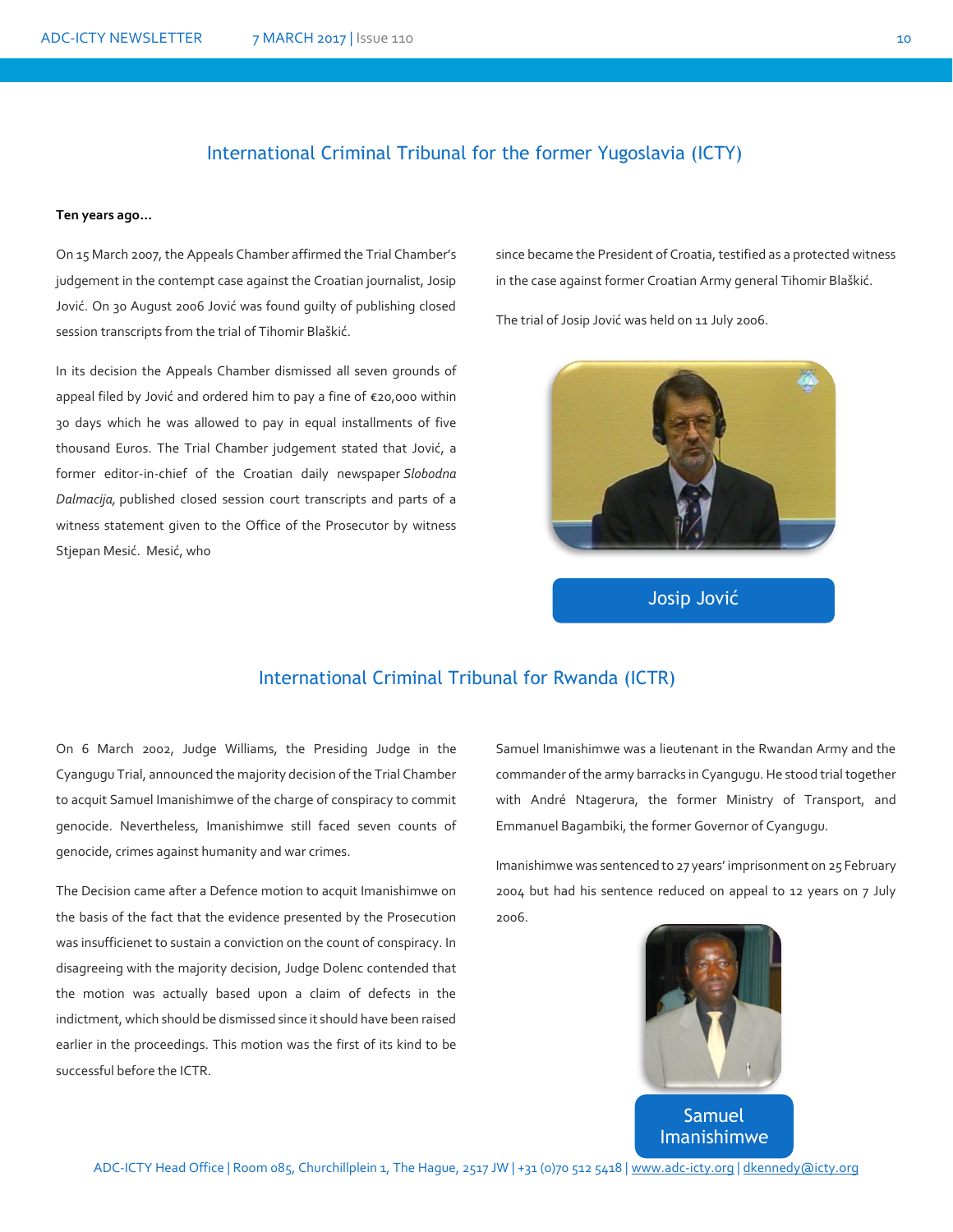### Blog Updates and Online Lectures

**The Policy Paper on Case Selection and Prioritisation: a (Vain?) Effort to Address Issues of Bias and Inefficiency**. Blog by Stefano Marinelli. Blog is availabl[e here.](https://aninternationallawblog.wordpress.com/2017/01/)

**Bringing Human Rights Home: Reflections on the Treaty Supremacy rule**. By Carmen Gonzales. Blog is available [here.](http://opiniojuris.org/2017/02/13/bringing-human-rights-home-reflections-on-the-treaty-supremacy-rule/)

**Engaging with Theory – Why Bother?** Blog by Andrea Bianchi. Blog is availabl[e here.](http://www.ejiltalk.org/engaging-with-theory-why-bother/#more-14942)

#### **Blog Updates Online Lectures and Videos**

**The Future of International Criminal Justice**. A lecture by Justice Richard Goldstone. For more information, clic[k here.](http://legal.un.org/avl/ls/Goldstone_CLP.html)

**Conscience and the Rule of Law: Is Breaking the Law ever Justified?** Panel discussion by Lord Joel Joffe, Sir Sidney Kentridge QC and Kate O'Regan. Lecture from Oxford University. For more information, click [here.](https://podcasts.ox.ac.uk/conscience-and-rule-law-breaking-law-ever-justified)

**Criminal Strategy.** A lecture by Dr James Cockayne from the United Nations University. For more information, clic[k here.](https://podcasts.ox.ac.uk/criminal-strategy)

### Publications and Articles

Aisling O'Sullivan (2017), **Universal Jurisdiction in International Criminal Law,** Routledge

James E. Pfander (2017), **Constitutional Torts and the War on Terror,** Oxford University Press

Aoife Nolan, Rosa Freedman and Therese Murphy (2017), **The United Nations Special Procedures System,** Brill

L.B. Cetinkaya (2017), **Safe Zone**, Springer

#### **Books Articles**

Fulvio Maria Palombino, **"Cumulation of Offences and Purposes of Sentencing in International Criminal Law: A Troublesome Inheritance of the Second World War",**(2017) International Comparative Jurisprudence

Yudan Tan, **"The Identification of Customary Rules in International Criminal Law"**, (2017) European Society of International Law (ESIL) 2016 Research Forum (Istanbul)

Derek Inman, **"International Crimes, National Trials and the Role of Victims' Rights: Locating the Problems and Possibilities of Victim Participation in the Democratic Republic of Congo"** (2017) in Hansen, T.O., ed., *'Victims and Post-conflict Justice Mechanisms in Africa'* (2017), pp. 28-47.

## **Calls for Papers**

**The Leiden Journal of International Law Symposium** has issued a call for papers on 'The Trajectories of International Legal Histories'. The persdeadline is 15 March 2017. For more information, clic[k here](https://www.cambridge.org/core/journals/leiden-journal-of-international-law/information/call-for-papers)**.**

**The Utrecht Journal of International and European Law** has issued a call for papers on 'General Issues' relating to any area of law to be published in the 85<sup>th</sup> edition. For more information, clic[k here.](http://www.utrechtjournal.org/announcement/)